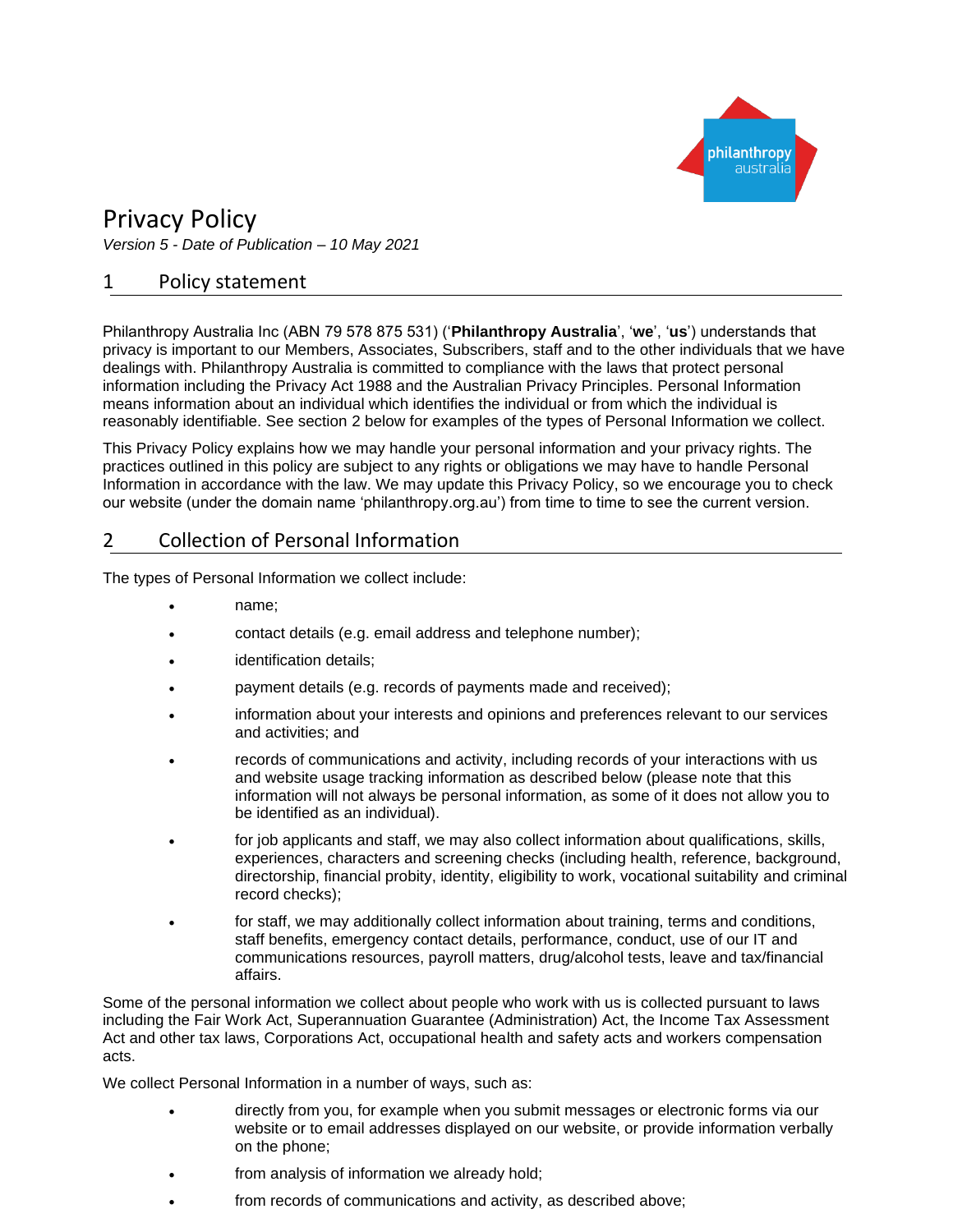- from public sources;
- from third parties, e.g. those listed in section 4 below.

# 3 What we do with Personal Information

We collect, store use and disclose Personal Information for purposes including the following:

- to operate and improve our business and provide our services to you;
- to respond to your enquiries and requests;
- for recruitment and staff management;
- for identification of collaborative opportunities;
- to operate our website, including to provide IT support or provide particular features (such as where you are required to log in);
- where you have consented to its use or disclosure;
- for purposes related to our record-keeping, research, planning, service development, security and risk management;
- to the extent that we are required or authorised by law to do so, and to defend and exercise our legal rights; and
- to provide you with information on Philanthropy Australia events or products that you may be interested in and that we believe is relevant to you. You can notify us if you do not wish to receive such information at [info@philanthropy.org.au.](mailto:info@philanthropy.org.au)

We may be limited in our ability to do these things without your Personal Information, for example we may not be able to communicate with you or provide the full range of our services or website features.

# 4 Who we share Personal Information with

We may share your Personal Information with other individuals or organisations such as:

- our employees, contractors and volunteers;
- other grant-making organisations;
- third party service providers including organisations that assist us by providing consulting, information technology, and electronic payment services;
- your and our representatives;
- professional advisors;
- Government authorities and courts; and
- in relation to staff and job applicants employers seeking a reference, education providers and professional associations.

Some of the third parties we share Personal Information with may be in other countries such as the USA.

### 5 How we handle email and "Contact us" messages

The content of any email or "Contact us" or other electronic message that we receive, which may include Personal Information, may be monitored by our service providers or our employees for purposes including troubleshooting, compliance auditing and maintenance or where email abuse is suspected.

### 6 Our website

#### *Clickstream data*

The Website's web server automatically logs clickstream data for statistical and system administration purposes such as: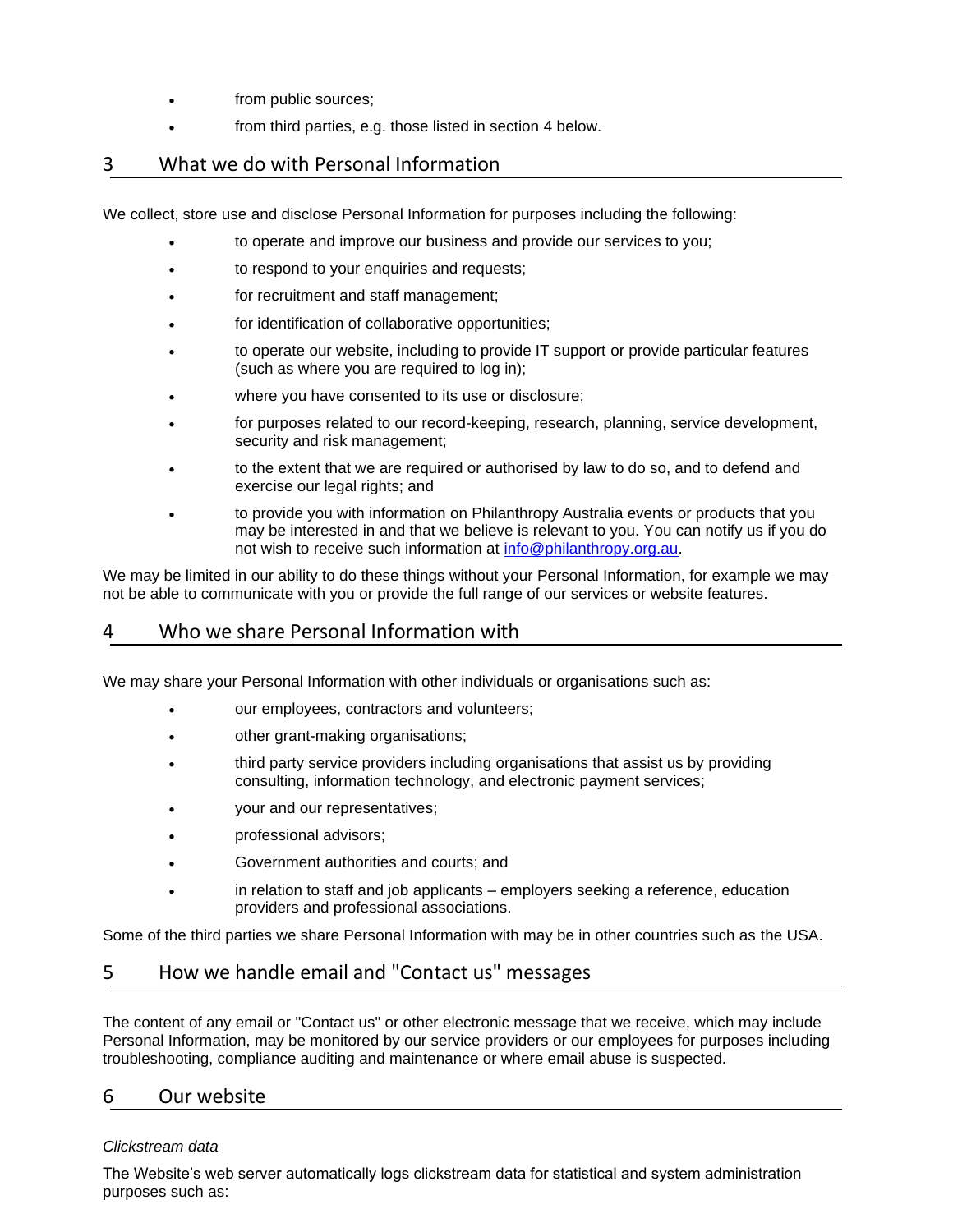- the domain name of visitors to our Website;
- the IP addresses of visitors to our Website;
- the URL of the website that referred you to our Website (if applicable) or the search engine which referred you to our Website (if applicable);
- aggregate information on the date and time when our Website are accessed;
- aggregate information on the browsers and operating systems used by visitors to our Website;
- aggregate information on what pages are accessed.

#### *Cookies*

A cookie is a small amount of data, which often includes an anonymous unique identifier, that is sent to your browser from a website's computers and stored on your computer's hard drive.

We may use session cookies, and other similar technologies to recognise your device and provide personalisation, as well as to help us understand where our visitors are going and how much time they spend there.

You may not be able to access or fully use our website and services if your device does not accept cookies from us.

#### *Links to external websites*

This Privacy Policy does not apply to websites that we link to but do not operate. Linked websites are responsible for their own privacy practices, and we recommend that you read the privacy policy of such sites to familiarise yourself with their respective privacy practices.

#### *Third party services*

Our website may use Google services such as Google Analytics from time to time. For more about how Google collects and processes data, and your privacy choices with Google, please see Google's privacy policy and their information at www.google.com/policies/privacy/partners/.

# 7 Security

We have implemented a number of measures to protect the security and integrity of your Personal Information in physical and electronic form. Some of the measures we use depending on the circumstances, include encryption of data, premises security, access controls, firewalls and backups. We store Personal Information ourselves and with the assistance of service providers

Please be aware that no data transmission over the Internet can be guaranteed as completely secure. So, while we strive to protect such information, we cannot ensure or warrant the security of any information you transmit to us online and you should do so at your own risk.

If you are a Member, Associate or Subscriber of Philanthropy Australia, your username and password are essential for you to use the certain restricted-access sections of these website. For your own protection, we require you to keep these confidential in accordance with the Terms of Use.

# 8 Access to and correction of your information

If you wish to request access to any Personal Information which we hold about you as a result of our information collection practices outlined in this Privacy Policy, please contact us using the "Contact details" set out below. Please provide as much detail as you can about the particular information you seek, in order to help us retrieve it.

You can also request to update and correct your information.

In some circumstances, we may not be required by law to provide you with access or to correction of your Personal Information. In these circumstances, we will provide you with the reason(s) for refusal. If you disagree with our refusal to make a correction, you can request us to take reasonable steps to associate a statement with the information noting your disagreement.